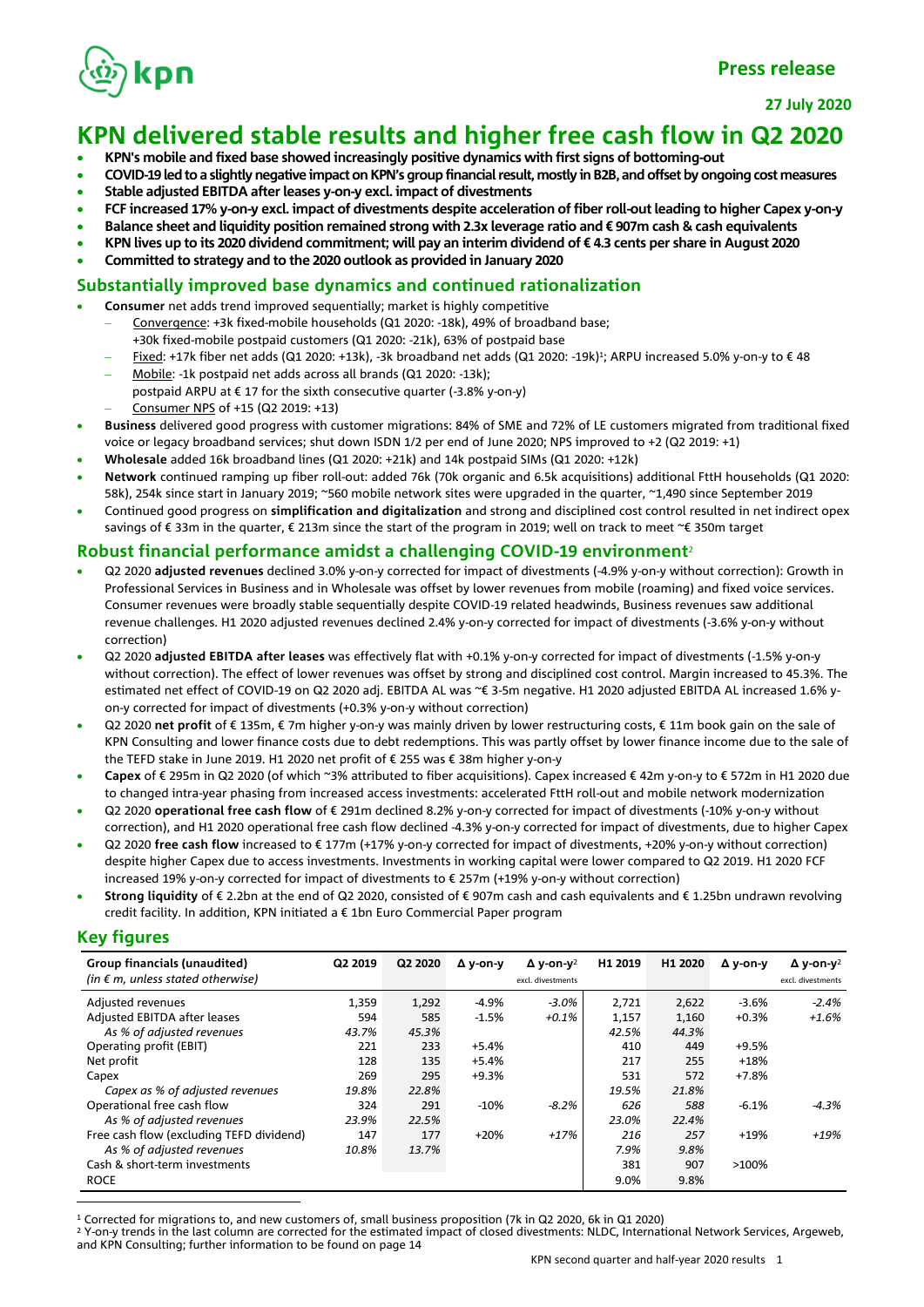

### **Message from the CEO, Joost Farwerck**

*"We continued to execute our strategy and delivered robust performance in the second quarter with flat adjusted EBITDA after leases corrected for divestments and significant y-on-y growth in free cash flow despite the challenges related to COVID-19.* 

*Our improved commercial strategy on fiber, our SuperWiFi proposition, strong Unlimited proposition, and focused marketing campaigns led to sequential improvements in Consumer broadband and mobile net adds, despite continued competition. In addition, we see that existing customers value the quality and stability of our network especially in the current COVID-19 crisis.*

*In the Business segment, we continued to make solid progress with customer migrations towards our simplified and future-proof portfolio. We have largely simplified our product portfolio, though we recognize that several challenges remain in the Business segment as the economic activity in the Netherlands has decreased. Our customer base developed favorably in fixed and mobile however mobile ARPU was under pressure from roaming. New initiatives in networking, IoT, and security slowed down due to COVID-19. These challenges were offset to the extent possible by lowering costs. As we continue our open wholesale model this led to solid Wholesale performance which contributed to a stable total broadband market share of 52% and underpins the robustness of our mixed portfolio.*

*However, the second quarter was also the first in which we saw the full effect of COVID-19 on the Dutch economy. While impacting performance in some areas, this dynamic also underlined the importance of KPN's continuous efforts to improve and enhance the quality of the Netherlands' digital infrastructure through large scale investments. We believe that digitalization can be a catalyst for the country's economic recovery that simultaneously helps to address the ecological and social challenges of the post-COVID world. We are proud of our employees who delivered and were committed to customer service in these challenging times. Over the first half year KPN, with its networks and services, has proven to be resilient.* 

*We are accelerating the roll out of fiber, which continues to drive value for KPN. We added 76k homes passed in the quarter and, we have a number of commercial proof points validating our roll-out strategy. For example, compared to copper we see that fiber ARPU is 9% higher, Valued Added Services revenues per user are 40-50% higher for fiber customers and the fiber service revenues grew by 6% in the second quarter of the year. We are also proud that our fiber network is recognized as the best fixed network in the Netherlands according to the Dutch Consumers' Association, and we are securing long-term construction capacity to safeguard our roll out plans.*

*Looking forward, the development of COVID-19 and its impact on the current economic downturn remain uncertain. However, our first half year performance and our strong balance sheet gives us a resilient foundation on which to build. We are committed to our strategy and to our 2020 outlook as provided in January 2020. We have decided to pay an interim dividend for 2020 in Q3 2020, and KPN remains well funded with ample liquidity to cover debt maturities for the coming years."*

### **The estimated net effect of COVID-19 on group's financial results was slightly negative**

The estimated net effect of COVID-19 on group's financial results was slightly negative. The estimated net effect on group's adjusted gross profit in H1 2020 was around € 5-7m negative, mainly visible in lower revenues from roaming and delayed IT projects, partly offset by higher fixed and national mobile traffic. The estimated net impact on group's adjusted indirect opex amounted to approximately € 6-11m positive, driven by fewer FTE due to the closure of shops and lower cost related to travel, learning & development and facilities. This was partly offset by a provision of € 1m for expected credit losses. KPN saw limited impact from requests for extended payment terms in H1 2020. KPN has not made use of any form of state aid in H1 2020.

The estimated net effect on group's free cash flow was approximately € 6-12m positive in H1 2020, driven by temporarily lower production (Capex), lower handset sales (trade receivables), partly offset by the suspension of payment terms (trade receivables).

| <b>Estimated financial net effect COVID-19 Group level</b> | H1 2020 net effect         |
|------------------------------------------------------------|----------------------------|
| Adjusted gross profit                                      | $\approx$ € 5-7m negative  |
| Adjusted indirect costs                                    | $\approx$ € 6-11m positive |
| Adjusted EBITDA after leases                               | broadly flat               |
| Free cash flow                                             | $\approx$ € 6-12m positive |

The effect of COVID-19 cannot be estimated exactly. However, KPN observes substantial trend changes in some activities compared to previous quarters. The financial impact of these trend changes is used as a proxy for estimating the COVID-impact.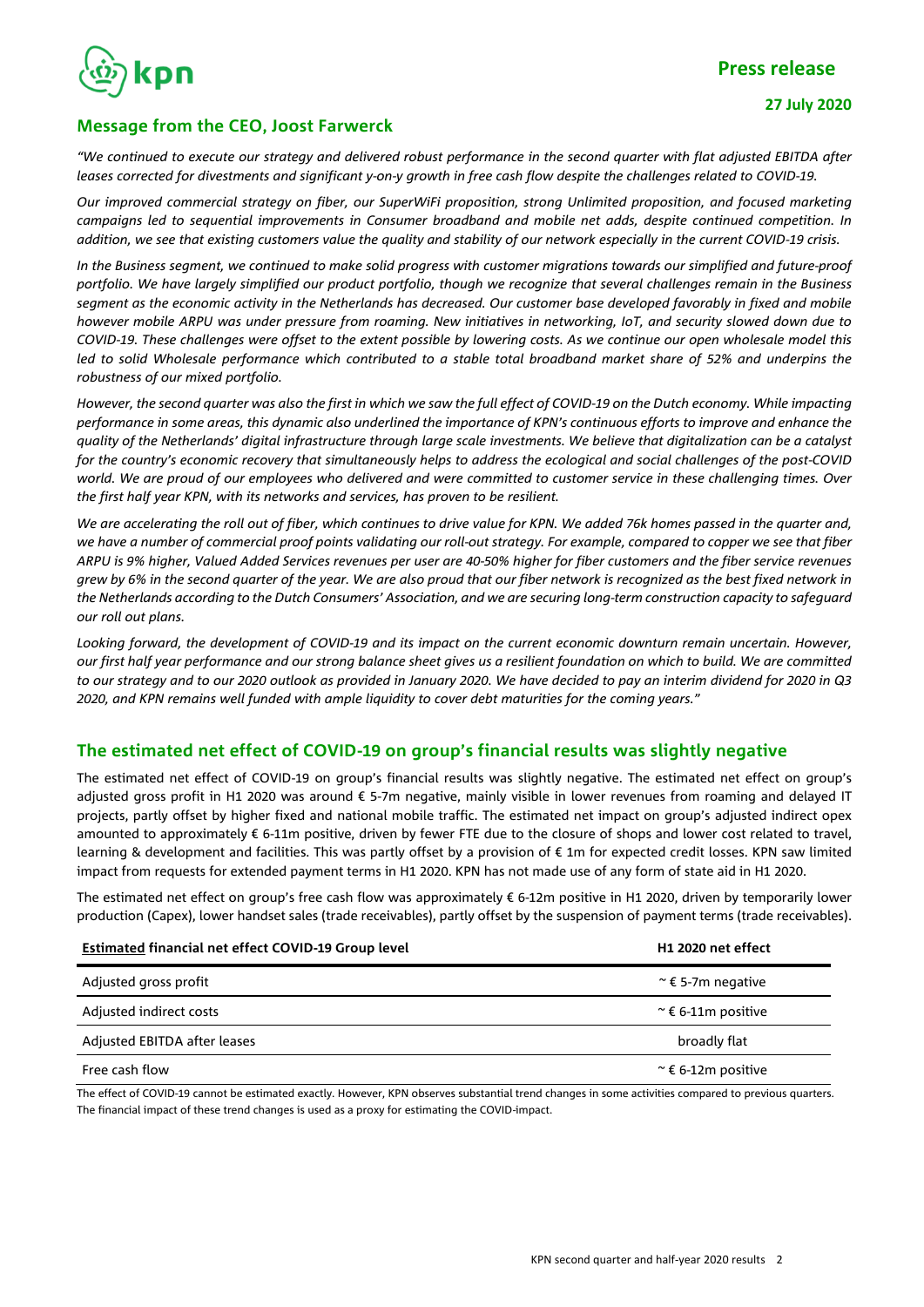

### **27 July 2020**

### **Committed to 2020 outlook and interim dividend of € 4.3 cents per share announced**

The ultimate impact of COVID-19 on KPN and wider Dutch economy remains uncertain. The Dutch economy is showing a decline and it is expected by the CPB (the Dutch Bureau for Economic Policy Analysis) to move towards a recession. As a result, the longerterm impact on the Dutch economy and KPN's customers remains difficult to predict. Despite this uncertain backdrop, KPN generated solid results in H1 2020, which shows its business is resilient and that it is on track with the execution of its strategy. Demand for KPN's essential connectivity services remains solid, and KPN has a robust liquidity position. While we expect to see a significantly higher negative y-on-y effect of roaming in Q3 2020, due to the summer holiday season with limited travelling outside the EU, we remain able to adjust our cost base in line with developing economic circumstances.

Meanwhile, we remain committed to our strategy and to our 2020 outlook as provided in January 2020.

2020 outlook for adjusted EBITDA AL, Capex and DPS is reiterated. A combination of COVID-related downward pressure on revenues, offset by strong cost control enables us to reiterate our 2020 outlook for adjusted EBITDA after leases. Due to COVID-19 impact we expect B2B end-to-end adjusted EBITDA AL to stabilize during 2021 based on current estimates. KPN intends to pay a regular dividend per share of € 13.0 cents in respect of 2020. An interim dividend of € 4.3 cents per share will be paid on 4 August 2020. The ex-dividend date is 29 July 2020.

KPN is committed to grow its FCF excluding acquisition Capex in 2020 with 'at least mid-single digit percentage growth compared to 2019'. However, management identified some downside risk due to a potentially worsening trend in customers' payment behavior. The latter is not impacting KPN yet, but KPN is cognizant of the potential depth of the recession in the Netherlands, especially if, and when the Dutch government reduces its COVID-19 support packages.

2020 outlook is based on comparable basis corrected for divestments. The historical comparable basis figures are based on management estimates and are not audited. 2020 Capex and FCF outlook are both excluding acquisition Capex related to discretionary FttH M&A opportunities, which classify as Capex.

|                             | <b>Adjusted EBITDA AL</b>                          | Capex<br>(excl. acquisition Capex) | <b>Free Cash Flow</b><br>(excl. acquisition Capex)                   | <b>Regular DPS</b>              |
|-----------------------------|----------------------------------------------------|------------------------------------|----------------------------------------------------------------------|---------------------------------|
| <b>Achievements H1 2020</b> | $+1.6%$<br>growth y-on-y                           | € 563m                             | € 266 $m$                                                            | € 4.3 cents<br>interim dividend |
| Outlook 2020                | Stable to slightly<br>growing compared<br>to 2019* | £1.1bn                             | At least mid-single digit<br>percentage growth<br>compared to 2019** | € 13.0 cents                    |

\* FY 2019 adjusted EBITDA AL of € 2,287m, corrected for divestments. This is € 30m lower compared to € 2,317m as reported for FY 2019

\*\* FY 2019 FCF (excl. TEFD dividend) of € 718m, corrected for divestments. This is € 8m lower compared to € 726m as reported for FY 2019

Looking ahead, KPN continues to manage its business through the COVID-19 crisis, closely monitoring a number of business drivers including payment behavior, net working capital and credit quality. KPN also continuously assesses its revenue risk profile. Consumer, Wholesale and B2B Soho segments account for a large part of the revenue base, and impact here is mostly visible through lower roaming revenues and lower handset sales, partly offset by higher traffic and out of bundle data usage. KPN expects to see a higher negative y-on-y effect of roaming in Q3 2020, due to the summer holiday season. In the Business segment, the main impact is currently visible in lower revenues from roaming, network services (WiFi hotspots), and IT projects. These effects were partly offset by increased demand for Security and Workspace Services in the (semi) public sector and cost savings on FTEs and lower cost related to travel, learning & development and facilities.

KPN continues to monitor the impact of changes in payment behavior and bad debts in parts of our Business client base. Importantly, our SME exposure is relatively limited, and sectors such as hospitality, leisure and travel represent a minority within that SME base. Also, many of our LE customers are active in the public sector. Reassuringly, KPN saw a limited impact from requests for extended payment terms in Q2 2020.

With the Netherlands in an economic decline, and uncertainty remaining about the duration of the Government's package of support measures, the ultimate impact on the Dutch economy and the position of KPN's customers remains difficult to predict. As a result, visibility into 2021 is limited, and it would be premature to confirm whether our 2019-2021 ambitions need to be updated. KPN is well positioned to absorb the short-term effects from this pandemic. Meanwhile, KPN remains committed to its strategy.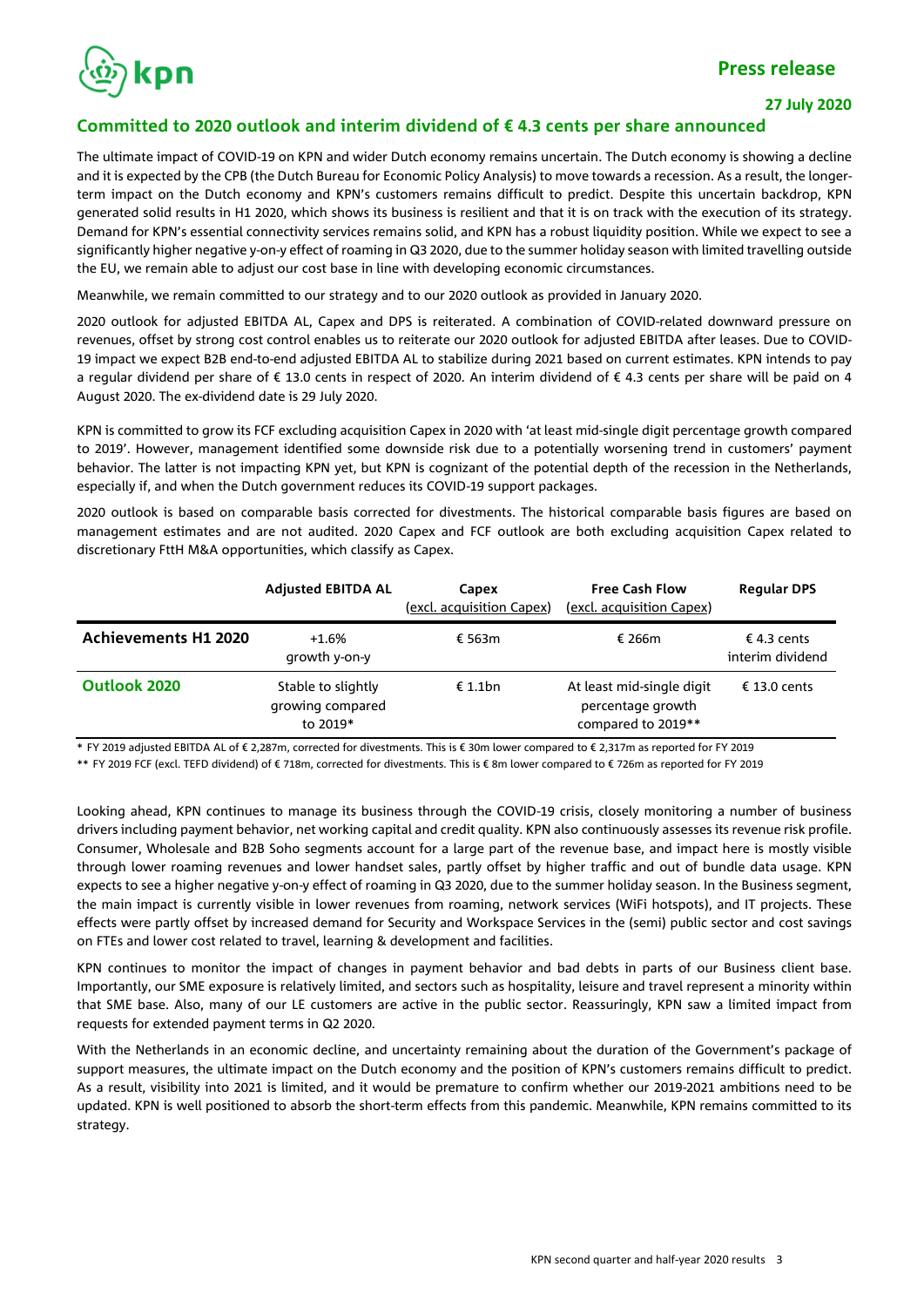# kpn

### **Market environment**

Elevated competitive activity continued in the fixed broadband market, with three players focusing on converged customers and competition from local fiber operators in rural areas. The mobile market has also remained competitive. Signs of stabilization are visible among the entry-level propositions, while the premium segment remains highly competitive.

### **Key financial metrics**

| Group financials (unaudited)<br>(in $\epsilon$ m, unless stated otherwise)                                                                   | Q2 2019                    | Q2 2020                    | Δ y-on-y                      | Δ y-on-y<br>excl. divestments* | H1 2019                                        | H1 2020                                        | $\Delta$ y-on-y                        | Δ y-on-y<br>excl. divestments* |
|----------------------------------------------------------------------------------------------------------------------------------------------|----------------------------|----------------------------|-------------------------------|--------------------------------|------------------------------------------------|------------------------------------------------|----------------------------------------|--------------------------------|
| Service revenues<br>Non-service revenues & other                                                                                             | 1,274<br>85                | 1,206<br>87                | $-5.4%$<br>$+2.3%$            | $-3.4%$                        | 2,539<br>181                                   | 2,440<br>182                                   | $-3.9%$<br>$+0.3%$                     | $-2.6%$                        |
| <b>Adjusted revenues</b>                                                                                                                     | 1,359                      | 1,292                      | $-4.9%$                       | $-3.0%$                        | 2,721                                          | 2,622                                          | $-3.6%$                                | $-2.4%$                        |
| Cost of goods & services<br>Personnel expenses<br> T/T                                                                                       | 302<br>252<br>91           | 297<br>220<br>83           | $-1.7%$<br>$-13%$<br>$-9.4%$  | $-2.6%$<br>$-8.5%$<br>$-6.5%$  | 611<br>529<br>184                              | 612<br>466<br>164                              | $+0.1%$<br>$-12%$<br>$-11%$            | $-1.9%$<br>$-9.4%$<br>$-7.9%$  |
| Other operating expenses                                                                                                                     | 77                         | 68                         | $-11%$                        | $-7.8%$                        | 154                                            | 141                                            | $-8.4%$                                | $-4.9%$                        |
| Total adjusted opex<br>Depreciation right-of-use asset<br>Interest lease liabilities                                                         | 723<br>35<br>7             | 669<br>33<br>5             | $-7.5%$<br>$-5.9%$<br>$-24%$  | $-5.6%$<br>$-0.8%$<br>$-12%$   | 1,479<br>70<br>15                              | 1,384<br>66<br>11                              | $-6.4%$<br>$-5.5%$<br>$-24%$           | $-5.6%$<br>$+0.1%$<br>$-12%$   |
| Total adjusted indirect opex after leases                                                                                                    | 463                        | 410                        | $-11%$                        | $-7.5%$                        | 952                                            | 849                                            | $-11%$                                 | $-7.8%$                        |
| <b>Adjusted EBITDA after leases</b><br>As % of adjusted revenues<br>Operating profit (EBIT)<br>Net profit<br>ROCE**<br>FTE own personnel (#) | 594<br>43.7%<br>221<br>128 | 585<br>45.3%<br>233<br>135 | $-1.5%$<br>$+5.4%$<br>$+5.4%$ | $+0.1%$                        | 1,157<br>42.5%<br>410<br>217<br>9.0%<br>11,955 | 1,160<br>44.3%<br>449<br>255<br>9.8%<br>10,224 | $+0.3%$<br>$+9.5%$<br>$+18%$<br>$-14%$ | $+1.6%$                        |

\* Q2 and H1 2019 corrected for impact of divestments to be found on page 14

\*\* ROCE is calculated on a 4-quarter average rolling basis. The ROCE in KPN IAR 2019 was based on the Capital Employed as at 1 Jan 2019, thus using a different calculation method. The difference between these two methods amounts to 0.1%pt positive (ROCE FY 2019: 9.3%, instead of reported 9.2%. ROCE FY 2018: 9.2% instead of reported 9.0%).

### **Q2 2020**

Adjusted revenues declined 3.0% y-on-y corrected for impact of divestments (-4.9% y-on-y without correction). Growth in Professional Services in Business and in Wholesale was offset by lower revenues from mobile (roaming) and fixed voice services. In the quarter, service revenues declined 3.4% y-on-y corrected for impact of divestments (-5.4% y-on-y without correction). Nonservice revenues increased 2.3% y-on-y. Due to COVID-19, KPN saw lower churn, while sales for fixed and mobile services remained on track during the quarter. The closure of shops led to reduced handset sales until full reopening as of 15 June 2020. Consumer revenues y-on-y trend was broadly in line with Q1 2020 despite COVID-19 related headwinds, and the Business segment saw additional revenue challenges as the economic activity in the Netherlands has decreased.

Cost of goods and services were 2.6% lower y-on-y corrected for impact of divestments (1.7% lower y-on-y without correction), driven by lower traffic costs. Gross margin decreased by 70 basis points to 77.0%. Personnel expenses declined 8.5% y-on-y corrected for impact of divestments (-13% y-on-y without correction), driven by the ongoing digital transformation of KPN that leads to a reduction in own and temporary personnel. IT/TI expenses declined 6.5% y-on-y corrected for impact of divestments (-9.4% y-on-y without correction), largely driven by simplification of networks, IT rationalization, and contract renegotiations with suppliers. Accelerating simplification and digitalization drives substantial improvements in quality and customer experience and results in structural savings. In Q2 2020, total net indirect opex savings were € 33m.

Adjusted EBITDA after leases was flat at +0.1% y-on-y corrected for impact of divestments (1.5% lower y-on-y without correction). The effect of lower revenues was fully offset by strong and disciplined cost control. Adjusted EBITDA AL margin increased to 45.3% from 43.7% in Q2 2019. The estimated net effect of COVID-19 on adjusted EBITDA AL was ~€ 3-5m negative.

Operating profit (EBIT) increased € 12m y-on-y, driven by the book gain of KPN Consulting of € 11m and lower restructuring costs, partly offset by higher depreciation due to accelerated depreciation of KPN's copper and mobile network infrastructure. P&L restructuring costs were € 8m in the quarter compared to € 34m in the second quarter last year.

Net profit of € 135m was € 7m higher y-on-y. Higher operating profit was further supported by lower finance costs due to debt redemptions and slightly lower income taxes because the sale of KPN Consulting was tax exempt. This was offset by lower finance income, due to the sale of KPN's stake in Telefónica Deutschland in June 2019.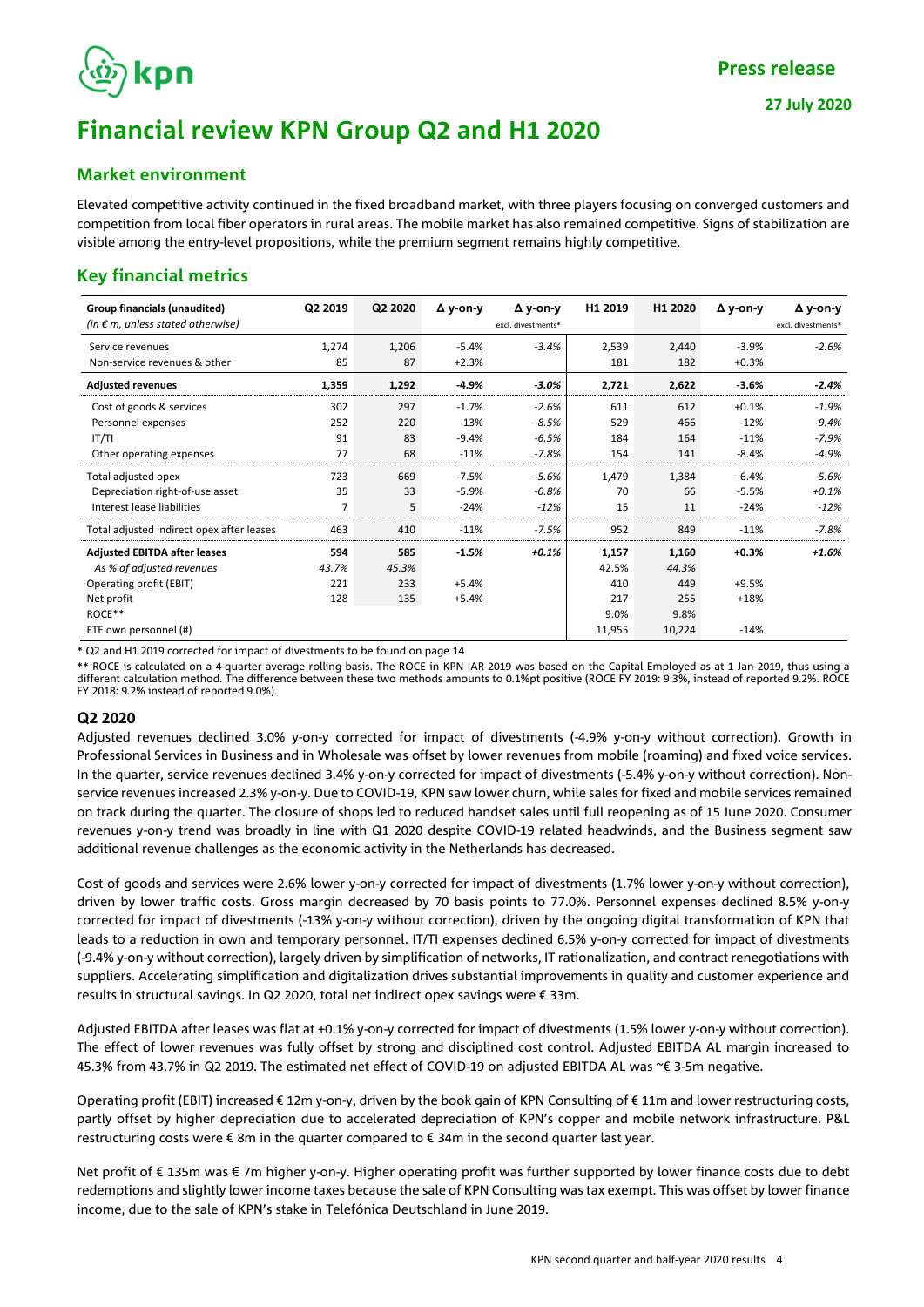

#### **27 July 2020**

#### **H1 2020**

Adjusted revenues decreased 2.4% y-on-y corrected for impact of divestments (-3.6% y-on-y without correction). Ongoing competition and own strategic actions further impacted revenue performance. In the first half year, service revenues declined 2.6% y-on-y corrected for impact of divestments (-3.9% y-on-y without correction) and non-service revenues increased 0.3% y-on-y. The estimated net effect of COVID-19 on gross profit was ~€ 5-7m negative.

Corrected for impact of divestments, cost of goods and services were 1.9% lower y-on-y (+0.1% y-on-y without correction). Personnel expenses declined 9.4% y-on-y (-12% y-on-y without correction), and IT/TI expenses declined 7.9% y-on-y (-11% without correction). Total net indirect opex savings for H1 2020 were € 71m. KPN expects to realize approximately € 350m savings in net indirect opex after leases adjusted for the impact of restructuring costs and incidentals over the period 2019 – 2021.

The effect of lower revenues was fully offset by lower direct and indirect opex, resulting in adjusted EBITDA AL growth of 1.6% y-on-y corrected for impact of divestments (+0.3% y-on-y without correction). Adjusted EBITDA AL margin increased from 42.5% to 44.3% y-on-y. The estimated net effect of COVID-19 on adjusted EBITDA AL was broadly flat.

Operating profit (EBIT) of € 449m was € 39m higher y-on-y, mainly due to lower restructuring costs and the € 11m book gain of KPN Consulting, partly offset by higher depreciation.

Net profit of € 255m was 18% (€ 38m) higher compared to the first half of 2019. Higher operating profit was further supported by lower finance costs due to debt redemptions and higher share of the profit of associates and joint ventures. This was partly offset by lower finance income due to the sale of KPN's stake in Telefónica Deutschland in June 2019 and negative other financial result due to hedge reserve movements.

ROCE was 9.8% in H1 2020, an increase of 80 basis points compared to H1 2019 (9.0%). This improvement was driven by increased operational efficiency driven by disciplined cost control which offset lower revenues. Capital efficiency increased due to lower capital employed, which is driven by higher depreciation and amortization charges (than Capex) mainly driven by accelerated depreciation of KPN's copper and mobile network.

### **Financial position**

| Group financials (unaudited)<br>(in $\epsilon$ m, unless stated otherwise)                             | Q2 2019      | Q2 2020      | Δ y-on-y | Δ y-on-y<br>excl. divestments* | H1 2019                                    | H1 2020                               | Δ y-on-y | Δ y-on-y<br>excl. divestments* |
|--------------------------------------------------------------------------------------------------------|--------------|--------------|----------|--------------------------------|--------------------------------------------|---------------------------------------|----------|--------------------------------|
| Operational free cash flow<br>As % of adjusted revenues                                                | 324<br>23.9% | 291<br>22.5% | $-10%$   | $-8.2\%$                       | 626<br>23.0%                               | 588<br>22.4%                          | $-6.1%$  | $-4.3%$                        |
| Free cash flow (excluding TEFD dividend)<br>As % of adjusted revenues                                  | 147<br>10.8% | 177<br>13.7% | $+20%$   | $+17%$                         | 216<br>7.9%                                | 257<br>9.8%                           | $+19%$   | +19%                           |
| Net debt<br>Gross debt<br>Cash & short-term investments<br>Leverage ratio**<br>Interest cover ratio*** |              |              |          |                                | 5,554<br>5,934<br>381<br>2.4x<br>6.3x      | 5,248<br>6,154<br>907<br>2.3x<br>9.3x |          |                                |
| <b>Credit ratings</b><br>Standard & Poor's<br><b>Fitch Ratings</b><br>Moody's                          |              |              |          |                                | Rating<br><b>BBB</b><br><b>BBB</b><br>Baa3 | Outlook<br>Stable<br>Stable<br>Stable |          |                                |

\* Q2 and H1 2019 corrected for impact of divestments to be found on page 14

\*\* Net debt (excl. leases) / LTM Adj. EBITDA AL

\*\*\* LTM adjusted EBITDA AL / LTM Net interest paid (excl. lease interest, incl. perpetual hybrid coupon)

#### **Q2 2020**

In the quarter, KPN generated operational free cash flow (adjusted EBITDA AL minus Capex) of € 291m, 8.2% lower y-on-y corrected for impact of divestments (-10% y-on-y without correction). This was fully driven by higher investments, due to changed intra-year phasing of access investments, as a result of the accelerated fiber roll-out and mobile network modernization. Free cash flow (excl. TEFD dividend) was € 26m (17%) higher y-on-y at € 177m when corrected for impact of divestments (+20% without correction). This strong increase was achieved despite higher Capex. Investments in working capital were lower compared to Q2 2019. Restructuring cash out was € 17m in the quarter, which is € 19m lower compared to the second quarter last year, mainly due to strong headcount reduction in 2019.

### **H1 2020**

Operational free cash flow for the first six months of the year stood at € 588m, 4.3% lower y-on-y corrected for the impact of divestments fully driven by higher Capex. Free cash flow of € 257m was € 41m higher compared to the first half year of 2019. This was a result of a higher adjusted EBITDA AL, lower cash restructuring, less cash interest paid due to debt redemptions, lower investments in working capital and lower cash taxes paid were partly offset by increased Capex and additions to provisions.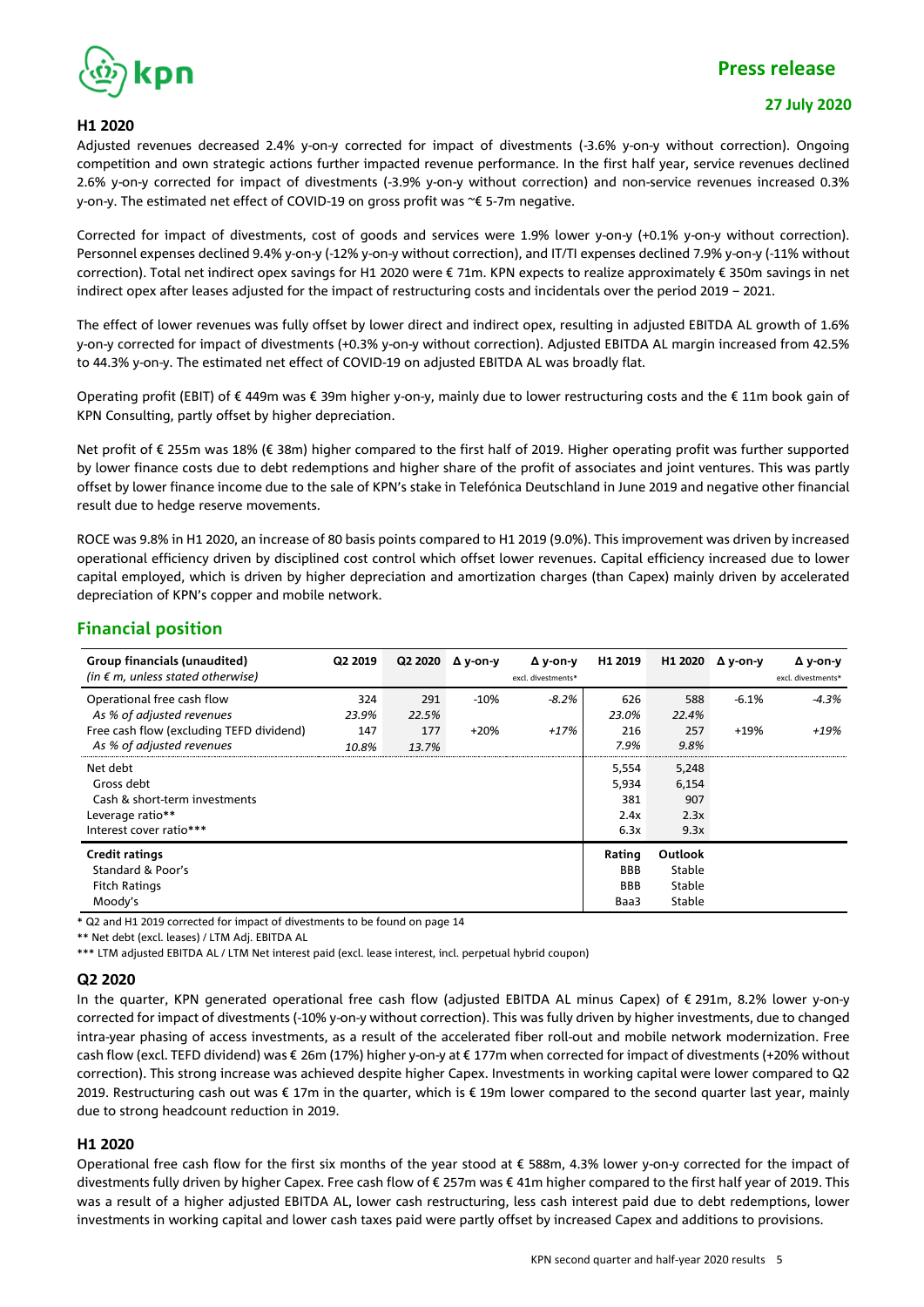

### **27 July 2020**

At the end of Q2 2020, net debt amounted to € 5,248m, € 185m higher compared to end Q1 2020. The sequential increase in net debt was mainly driven by the € 348m final dividend payment over 2019 in April, partly offset by free cash flow generation during the quarter.

KPN had a strong balance sheet and liquidity position at the end of H1 2020. KPN had € 6,687m nominal debt outstanding, of which € 461m is maturing in September 2020 and € 613m in 2021. On 2 April 2020, KPN has fully drawn its € 300m credit facility from the European Investment Bank. The loan has a floating interest rate referenced to 3-month Euribor and a single repayment on 2 August 2027. KPN's committed liquidity consisted of € 907m cash and cash equivalents and € 1.25bn undrawn revolving credit facility. In addition, KPN initiated a € 1bn Euro Commercial Paper program, with € 105m outstanding per end Q2 2020. KPN's total liquidity of € 2.2bn covers debt maturities until the end of 2022. As at 30 June 2020, the net debt to EBITDA ratio was 2.3x (Q2 2019: 2.4x). KPN's interest cover ratio was 9.3x at the end of the second quarter (Q2 2019: 6.3x). At 30 June 2020, the weighted average cost of senior debt was 2.95%, ~55bps lower y-on-y.

At the end of Q2 2020, Group equity amounted to € 2,480m, € 240m lower compared to the end of Q1 2020. This was mainly driven by the final dividend payment over 2019, partly offset by net profit generated during the quarter.

### **Capex**

| Group financials (unaudited)<br>(in $\epsilon$ m, unless stated otherwise) | Q <sub>2</sub> 2019 | Q2 2020 | Δ v-on-v | H <sub>1</sub> 2019 | H <sub>1</sub> 2020 | $\Delta$ y-on-y |
|----------------------------------------------------------------------------|---------------------|---------|----------|---------------------|---------------------|-----------------|
| Access                                                                     |                     |         |          | 191                 | 293                 | +53%            |
| IT/TI                                                                      |                     |         |          | 210                 | 204                 | $-2.7%$         |
| Commercial                                                                 |                     |         |          | 126                 | 73                  | $-42%$          |
| Other                                                                      |                     |         |          | 4                   |                     | $-27%$          |
| Capex                                                                      | 269                 | 295     | 9.3%     | 531                 | 572                 | $+7.8%$         |
| Capex as % of adjusted revenues                                            | 19.8%               | 22.8%   |          | 19.5%               | 21.8%               |                 |

Capex was € 295m in Q2 2020 (of which ~3% attributed to fiber acquisitions). Capex increased € 42m y-on-y to € 572m in H1 2020, mainly driven by different intra-year phasing of increased access investments. H1 2020 access Capex increased by 53% y-on-y due to the accelerated roll-out of KPN's fiber-to-the-home network and the mobile network modernization. On the other hand, compared to the first half of 2019, KPN invested € 54m less in Commercial activities as a result of lower inventory levels due to improved inventory management, COVID-19 (fewer mechanics), and a reclassification from Commercial to IT/TI. IT/TI investments decreased € 6m following significant simplification of the IT and network architecture in prior years.

### **Personnel**

| # FTE own personnel by segment at the end of the period<br>(unaudited) | H1 2019 | H1 2020 | $\Delta$ v-on-v | Δ v-on-v |
|------------------------------------------------------------------------|---------|---------|-----------------|----------|
| Consumer                                                               | 2,777   | 2,503   | $-274$          | $-9.8%$  |
| <b>Business</b>                                                        | 4,001   | 2,973   | $-1,028$        | $-26%$   |
| Wholesale                                                              | 239     | 203     | $-36$           | $-15%$   |
| Network, Operations & IT                                               | 3,857   | 3,534   | $-323$          | $-8.4%$  |
| Other                                                                  | 1.082   | 1,012   | $-70$           | $-6.5%$  |
| <b>KPN Group</b>                                                       | 11,955  | 10,224  | $-1,731$        | $-14%$   |

At the end of H1 2020, KPN employed 10,224 own personnel (in FTEs). This is 1,731 FTE lower compared with the end of H1 2019, of which 838 related to divestments. The remainder is partly related to KPN's simplification and digitalization program and partly to natural attrition, which, particularly in 2019, was supported by the favorable market conditions in the Dutch labor market. In the light of COVID-19 KPN decided to postpone new reorganization requests until 1 June 2020. KPN reduced the hiring of new employees to a minimum to compensate this effect.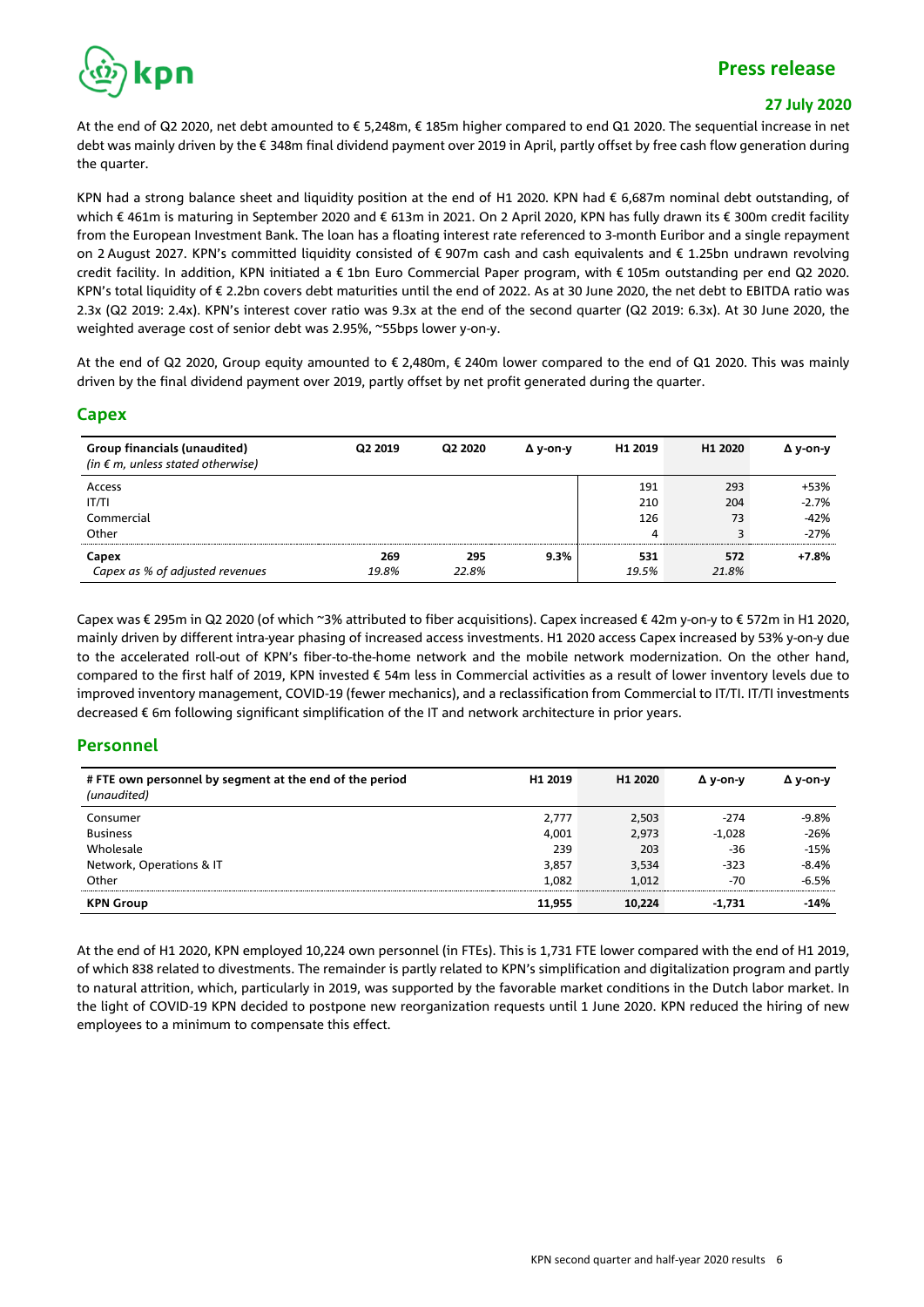

**27 July 2020**

### **Spectrum auction**

KPN has obtained an attractive combination of frequency licenses in the Dutch 5G auction for € 416m. These licenses, with in total 75MHz of spectrum for a period of 20 years, will enable KPN to further increase mobile data speeds and offer 5G services across the Netherlands.

KPN acquired 20MHz in the 700MHz band to offer high-quality 5G services with excellent coverage across the Netherlands. KPN also acquired 15MHz in the 1400MHz band and 40MHz in the 2100MHz band to immediately increase mobile data speeds for current 4G customers and for future 5G services. The total price of € 416m consists of the prices per band as shown below and an additional € 0.1m in order to obtain the best available combination of frequencies in these spectrum bands in the allocation bidding round.

|                                                           | 700MHz               | 1400MHz             | 2100MHz              | Total     |
|-----------------------------------------------------------|----------------------|---------------------|----------------------|-----------|
| Available spectrum in the<br>auction / number of licenses | 60MHz/6 blocks       | 40MHz/8 blocks      | 120MHz/12 blocks     | 220MHz    |
| Spectrum acquired by KPN /<br>number of licenses          | 20Mhz /<br>2 x 10MHz | 15MHz /<br>3 x 5MHz | 40MHz /<br>4 x 10MHz | 75MHz     |
| <b>Consideration for KPN</b>                              | € 158m               | € 95 $m$            | € 163m               | € 416 $m$ |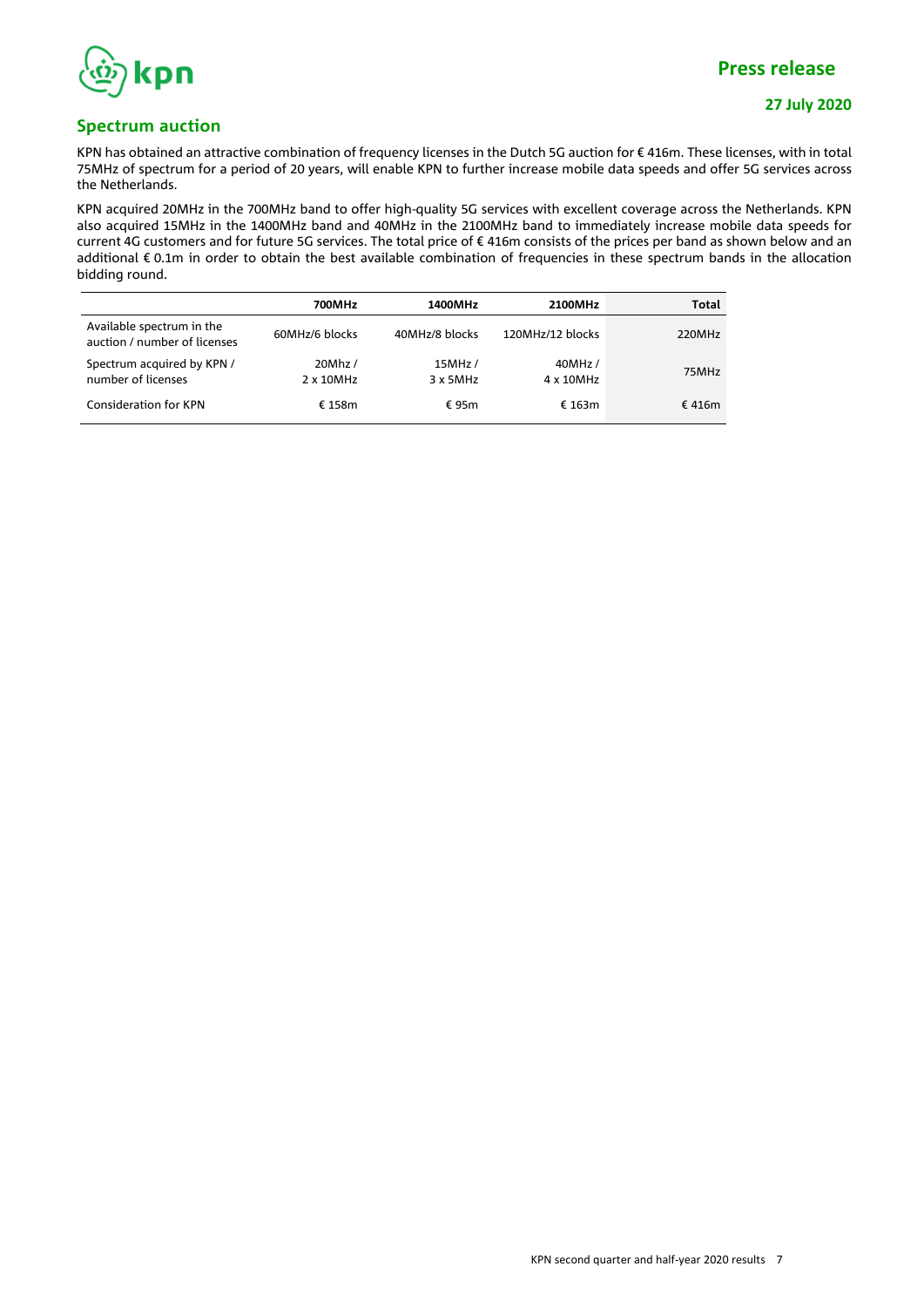

**27 July 2020**

# **Financial and operating review per segment Q2 and H1 2020**

### **Consumer**

| Segment financials (unaudited)<br>(in $\epsilon$ m, unless stated otherwise) | Q2 2019 | Q2 2020 | $\Delta$ y-on-y | H1 2019 | H1 2020 | Δ v-on-v | Δ q-on-q |
|------------------------------------------------------------------------------|---------|---------|-----------------|---------|---------|----------|----------|
| <b>Fixed revenues</b>                                                        | 475     | 477     | $+0.3%$         | 952     | 954     | $+0.2%$  |          |
| Mobile revenues                                                              | 246     | 229     | $-7.0%$         | 498     | 463     | $-6.9%$  |          |
| <b>Adjusted revenues</b>                                                     | 722     | 706     | $-2.2%$         | 1,450   | 1,418   | $-2.2%$  |          |
| Adjusted EBITDA after leases                                                 |         |         |                 | 937     | 940     | $+0.3%$  |          |
| As % of adjusted segment revenues                                            |         |         |                 | 64.6%   | 66.3%   |          |          |
| <b>Total Consumer NPS</b>                                                    | $+13$   | $+15$   | $+2$            |         |         |          |          |
| Total Consumer Convergence NPS                                               | $+23$   | $+26$   | $+3$            |         |         |          |          |
| <b>Convergence KPIs</b>                                                      |         |         |                 |         |         |          |          |
| Fixed-Mobile households (k)                                                  |         |         |                 | 1,399   | 1,387   | $-12$    | $+3$     |
| Fixed-Mobile penetration as % of broadband base                              |         |         |                 | 48%     | 49%     |          |          |
| Fixed-mobile postpaid # SIMs (k)                                             |         |         |                 | 2,230   | 2,263   | $+33$    | $+30$    |
| Fixed-mobile penetration as % of postpaid base (all brands)                  |         |         |                 | 62%     | 63%     |          |          |
| <b>Fixed KPIs</b>                                                            |         |         |                 |         |         |          |          |
| Total Fixed households (k)                                                   |         |         |                 | 3,332   | 3,153   | $-178$   | $-35$    |
| Total broadband base (k)                                                     |         |         |                 | 2,896   | 2,812   | -83      | $-10^3$  |
| Fixed ARPU $(\epsilon)$                                                      |         |         |                 | 46      | 48      | $+5.0%$  |          |
| <b>Mobile KPIs</b>                                                           |         |         |                 |         |         |          |          |
| Mobile postpaid base (k)                                                     |         |         |                 | 3,605   | 3,574   | $-32$    | $-1$     |
| Postpaid ARPU $(\epsilon)$                                                   |         |         |                 | 17      | 17      | $-3.8%$  |          |

Key strategic priorities for the Consumer segment are: 1) invest in the best household access and customer experience, supported by an accelerated roll-out of fiber-to-the home, 2) grow the converged customer base with increased product penetration, and 3) focus on delivering value.

### **Q2 2020**

Adjusted revenues declined 2.2% y-on-y, fully driven by lower mobile revenues. Fixed revenues were slightly up (+0.3% y-on-y) compared to Q2 2019, as the declining customer base was offset by higher ARPU and SuperWiFi sales. Mobile service revenues declined 6.5% y-on-y, mainly driven by lower postpaid ARPU due to lower roaming revenues, and continued pressure on KPN's prepaid segment.

KPN's converged household base increased 3k q-on-q from Q1 2020 to 1,387k in Q2 2020, representing 49% of broadband customers. The converged postpaid customer base increased 30k in Q2 2020 compared to end of Q1 2020 to 2,263k, representing 63% of postpaid customers.

Total broadband net adds declined 3k q-on-q in Q2 2020 (Q1 2020 -19k) 4 , which improved substantially compared to the last quarters. KPN added 17k fiber customers in the quarter (Q1 2020: +13k). The IPTV customer base declined by 1k q-on-q in Q2 2020. This sequential improvement was the result of an improved commercial strategy on fiber, focused marketing campaigns and a successful SuperWiFi proposition. Also, we see that customers value the quality and stability of our network, especially in the current COVID-crisis, resulting in lower churn. KPN also introduced a new sustainable modem supporting WiFi 6 to enhance customer experience. Fixed ARPU increased 5.0% y-on-y to € 48 in Q2 2020, mainly driven by price adjustments effective 1 June 2019, higher inflow ARPU following the integration of Telfort and a declining customer base for PSTN and Digitenne services. KPN announced a price increase for its Fixed propositions of 2.6% effective 1 July 2020, in line with inflation over 2019.

Postpaid net adds were -1k in Q2 2020, which improved sequentially driven by strong take-up of the Unlimited mobile data proposition and solid performance of the new Simyo lineup. Postpaid ARPU remained at € 17 sequentially for the sixth consecutive quarter (-3.8% y-on-y). Inflow ARPU grew following the integration of Telfort and higher demand for the Unlimited mobile data bundle. Lower roaming revenues due to COVID-19 had a negative effect on postpaid ARPU in Q2 2020 but was partly off-set by higher national usage. The y-on-y effect of roaming is expected to be significantly higher in Q3 2020, due to the summer holiday season.

<sup>&</sup>lt;sup>3</sup> Excluding correction for 7k in Q2 2020 in relation to migrations to, and new customers of, small business proposition

<sup>4</sup> Corrected for migrations to, and new customers of, small business proposition (7k in Q2 2020, 6k in Q1 2020)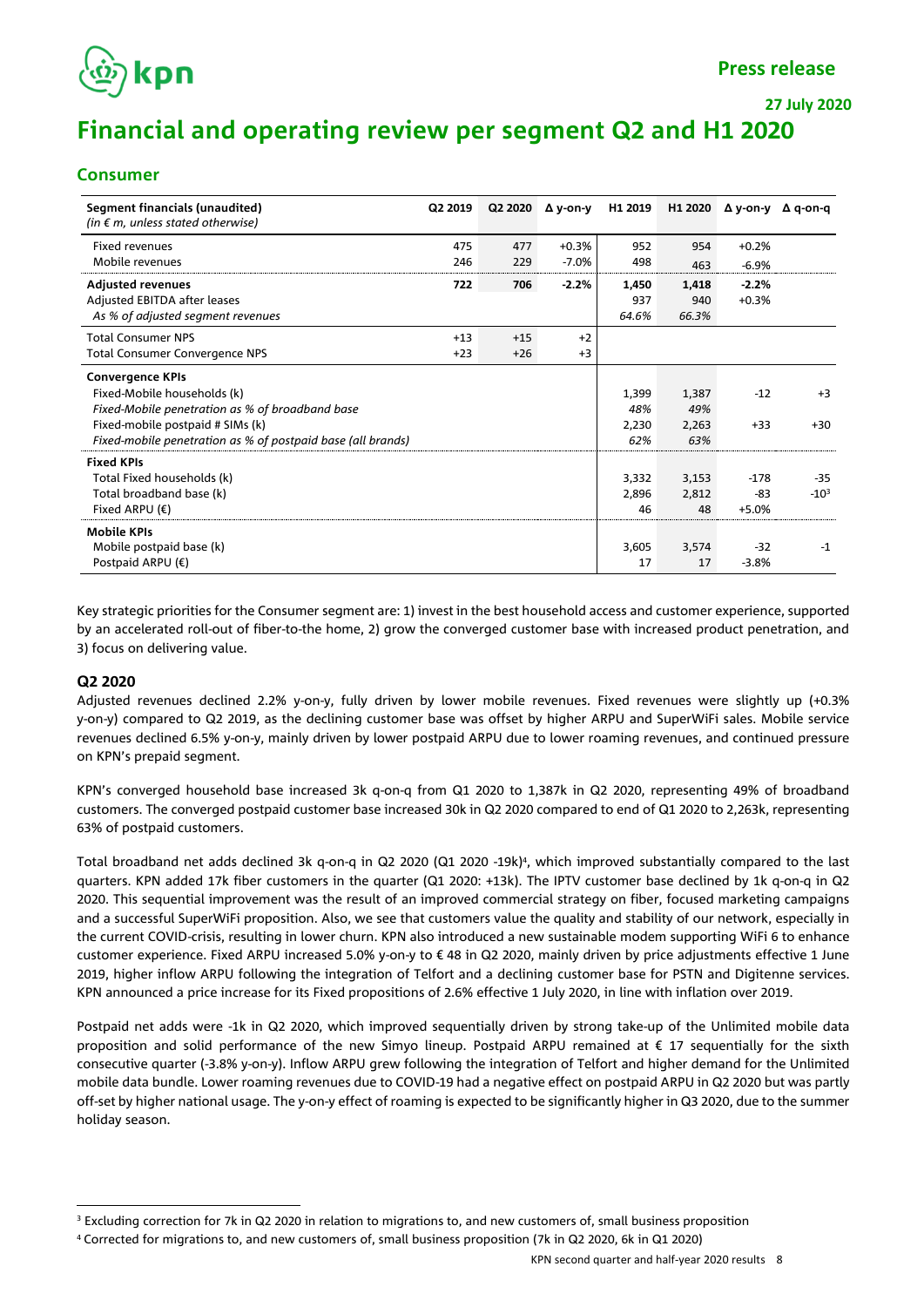

#### **27 July 2020**

In Q2 2020, Consumer NPS was +15 (Q2 2019: +13). KPN is highly valued for its best-in-class network, converged services, and its fiber strategy. The fiber propositions of XS4ALL and KPN were rated highest by Dutch customers as shown by recent research from the Dutch Consumers' Association.

Impact of COVID-19 in the second quarter was mainly visible by lower handset sales and lower roaming revenues. This was partly offset by increased fixed and national mobile traffic and cost savings due to less personnel in shops and fewer field engineers. All KPN shops have reopened as of 15 June 2020 with safety precautions. House calls by field engineers were limited as much as possible and most requests were handled digitally by the newly introduced remote engineer. Retail employees supported customer service call centers to increase capacity. Free TV channels for Consumer customers were offered since the last week of March until 1 June 2020. All these measures reflect KPN's operational flexibility and its commitment to prioritizing customer value.

#### **H1 2020**

Adjusted revenues declined 2.2% y-on-y, fully driven by lower mobile revenues. Fixed revenues increased 0.2% y-on-y, mainly driven by successful SuperWiFi sales. Mobile service revenues declined 6.0% y-on-y, mainly driven by lower ARPU.

Adjusted EBITDA after leases was in line with last year (+0.3%) as the effect of lower revenues was fully offset by lower COGS as a result of lower handset sales and solid cost control driven by lower IT/TI expenses and lower marketing and personnel expenses.

### **Business**

| Segment financials (unaudited)<br>(in $\epsilon$ m, unless stated otherwise) | Q2 2019 | Q2 2020                  | Δ y-on-y   | Δ y-on-y<br>excl. divestments* | H1 2019 | H <sub>1</sub> 2020 | $\Delta$ y-on-y | $\Delta$ y-on-y<br>excl. divestments * |
|------------------------------------------------------------------------------|---------|--------------------------|------------|--------------------------------|---------|---------------------|-----------------|----------------------------------------|
| <b>Communication Services</b>                                                | 322     | 278                      | $-14%$     | $-12%$                         | 648     | 566                 | $-13%$          | $-11%$                                 |
| IT Services (a.o. security, cloud, workspace)                                | 67      | 67                       | 0.0%       | $+2.3%$                        | 134     | 134                 | $+0.3%$         | $+2.6%$                                |
| <b>Professional Services</b>                                                 | 96      | 105                      | $+9.0%$    |                                | 189     | 210                 | $+11%$          |                                        |
| <b>KPN Consulting</b>                                                        | 21      | $\overline{\phantom{0}}$ | $-100\%$ . | n.m.                           | 41      | 17                  | -58%            | -16%                                   |
| Other                                                                        | 1       | $\overline{\phantom{0}}$ | $-33%$     |                                | 1       | $\overline{2}$      | $-25%$          |                                        |
| <b>Adjusted revenues</b>                                                     | 507     | 451                      | $-11%$     | $-5.7%$                        | 1,013   | 929                 | $-8.3%$         | $-4.8%$                                |
| Adjusted EBITDA after leases                                                 |         |                          |            |                                | 497     | 440                 | $-11%$          | $-8.5%$                                |
| As % of adjusted segment revenues                                            |         |                          |            |                                | 49.1%   | 47.4%               |                 |                                        |
| <b>Total Business NPS</b>                                                    | $+1$    | $+2$                     | $+1$       |                                |         |                     |                 |                                        |
| <b>Migrations</b>                                                            |         |                          |            |                                |         |                     |                 |                                        |
| <b>SME</b> customers                                                         |         |                          |            |                                | 59%     | 84%                 |                 |                                        |
| LE customers                                                                 |         |                          |            |                                | 33%     | 72%                 |                 |                                        |

\* Q2 and H1 2019 corrected for impact of divestments to be found on page 14

Key strategic focus for the Business segment is value-over-volume, a strategy designed to leverage KPN's leading market positions, high-quality brand perception, and solid reputation to develop more profitable revenues in the years to come. Part of this strategy is an emphasis on a future-proof, simplified product portfolio. As of end Q2 2020, KPN has reduced its Business product portfolio by 37% since the beginning of 2019, well on track to reach its target of 50% portfolio rationalization by end 2021. The focus is on providing standardized, modular and converged propositions that combine network, ICT and security services.

### **Q2 2020**

Adjusted revenues decreased 5.7% y-on-y corrected for impact of divestments (-11% y-on-y without correction), fully driven by lower revenues from Communication Services, partially offset by higher revenues from Professional Services and IT Services.

Adjusted revenues from Communication Services decreased 12% y-on-y corrected for impact of divestments (-14% without correction). This was impacted by lower roaming revenues, lower revenues from public WiFi hotspots, and delayed IT projects due to COVID-19, and planned strategic actions, such as the migrations from traditional technology to the future-proof portfolio.

Adjusted revenues from IT Services increased 2.3% y-on-y corrected for impact of divestments (flat without correction), mainly driven by Security and Workspace Services. Adjusted revenues from Professional Services increased 9.0% y-on-y (no impact from divestments), mainly driven by more project related work.

ISDN 2 has been fully decommissioned end of June 2020. A large part of KPN's Business customers have now switched to a futureproof alternative such as KPN EEN, KPN Kleinzakelijk (small business proposition), or KPN Smart Combinations. 84% of SME customers (Q1 2020: 82%) and 72% of LE customers (Q1 2020: 62%) eligible for migration have migrated from traditional fixed voice or legacy broadband services. These migrations improve customer loyalty as the new propositions improve customer experience. Business NPS was +2 (Q2 2019: +1) driven by improved scores at SME and LCE customers. KPN is mainly valued for network quality and reliability.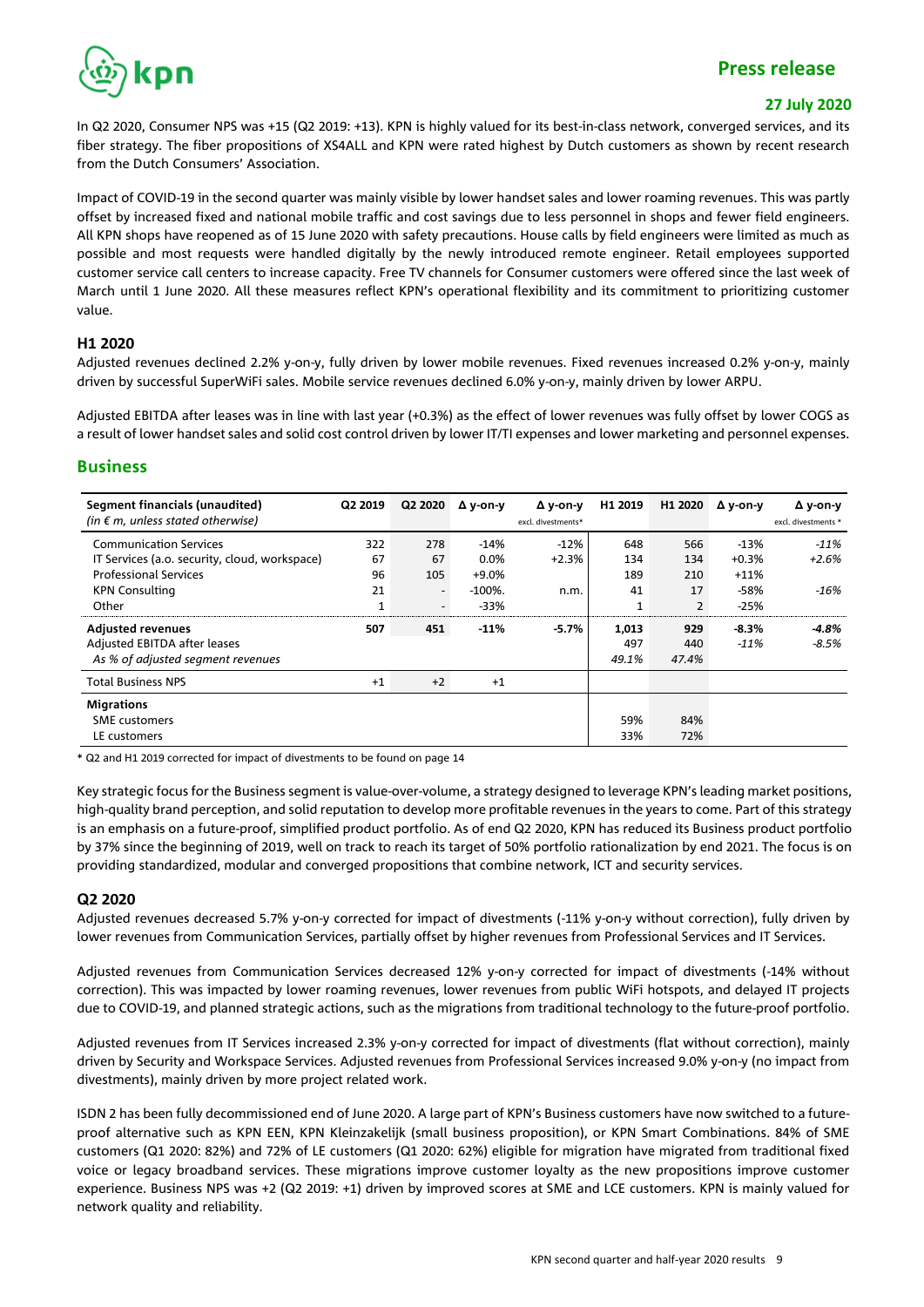

#### **27 July 2020**

Impact of COVID-19 in the second quarter was mainly visible in lower revenues from roaming due to less travel, network services (WiFi hotspots), and IT projects. Migrations that require physical access to offices were postponed. These effects were partly offset by increased demand for Security and Workspace Services in the (semi) public sector and additional realized cost savings on FTEs. KPN also provided free support to help manage this crisis for the Netherlands. This included free conference calling until 1 May, content and support on working from home, free security and digitization advise towards healthcare. For our KPN EEN SME and Corporate customers, KPN dropped out-of-bundle costs until end of April 2020. KPN saw a limited impact from requests for extended payment terms in Q2 2020. This situation could change as soon as the Dutch government decides to phase out its COVID-19 support packages in the second half of 2020.

#### **H1 2020**

Adjusted revenues for the Business segment decreased 4.8% y-on-y corrected for impact of divestments (-8.3% y-on-y without correction) driven by lower revenues from Communication Services.

Lower Business revenues were only partly offset by cost savings, mainly driven by 11% lower personnel expenses. Adjusted EBITDA after leases declined 8.5% y-on-y corrected for impact of divestments (-11% y-on-y without correction). Due to COVID-19 impact, KPN expects B2B end-to-end adjusted EBITDA after leases to stabilize during 2021 based on current estimates.

### **Wholesale**

| Segment financials (unaudited)<br>(in $\epsilon$ m, unless stated otherwise) | Q2 2019 | Q2 2020 | $\Delta$ v-on-v | Δ v-on-v<br>excl. divestments* | H1 2019      | H1 2020      | Δ y-on-y | Δ v-on-v<br>excl. divestments* |
|------------------------------------------------------------------------------|---------|---------|-----------------|--------------------------------|--------------|--------------|----------|--------------------------------|
| Fixed revenues                                                               | 125     | 115     | $-8.0%$         | +1.5%                          | 249          | 233          | $-6.4\%$ | $+3.1%$                        |
| Mobile service revenues                                                      | 34      | 34      | $-0.5%$         |                                | 68           | 69           | $+1.3%$  |                                |
| <b>Adjusted revenues</b>                                                     | 159     | 149     | $-6.3%$         | $+1.2%$                        | 316          | 302          | $-4.3%$  | $+3.2%$                        |
| Adjusted EBITDA after leases<br>As % of adjusted segment revenues            |         |         |                 |                                | 238<br>75.6% | 245<br>81.2% | $+2.8%$  | $+5.9%$                        |
| # Customers (k)                                                              |         |         |                 |                                |              |              |          |                                |
| Fixed                                                                        |         |         |                 |                                | 1,019        | 1,073        | $+54$    |                                |
| Mobile Postpaid                                                              |         |         |                 |                                | 347          | 396          | $+49$    |                                |
| Mobile Prepaid                                                               |         |         |                 |                                | 425          | 362          | $-62$    |                                |
| Mobile total                                                                 |         |         |                 |                                | 772          | 758          | $-13$    |                                |

\* Q2 and H1 2019 corrected for impact of divestments to be found on page 14

Following the CBb court ruling on wholesale fixed access regulation, KPN has reconfirmed its open wholesale policy based on its voluntary offer for ODF, WBA and VULA and the long-term contracts it has in place with several parties. KPN believes the open wholesale policy is in line with the symmetrical access policy outlined in the European Electronic Communications Code.

### **Q2 2020**

Adjusted revenues increased 1.2% y-on-y corrected for impact of divestments (decreased 6.3% y-on-y without this correction, mainly driven by €12m negative impact from the sale of NLDC). Mobile service revenues were broadly flat, despite lower roaming revenues due to COVID-19. Fixed revenues increased 1.5% corrected for impact of divestments (decreased 8.0% y-on-y without this correction) driven by growth in KPN's future-proof portfolio. Wholesale added +16k broadband lines in Q2 2020. The sum of total broadband net adds between Consumer and Wholesale increased 13k 5 in Q2 2020, which improved sequentially. During the quarter, KPN reconfirmed its partnership with Youfone by signing a new 5-year MVNO contract.

Impact of COVID-19 was mainly visible in lower revenues from roaming and WeChat Go in mobile and a slowdown of growth in broadband lines.

#### **H1 2020**

Adjusted revenues increased 3.2% y-on-y corrected for impact of divestments driven by increased fixed and mobile revenues (decreased 4.3% y-on-y, without this correction mainly driven by € 23m negative impact from the sale of NLDC).

Adjusted EBITDA after leases increased 5.9% y-on-y corrected for the impact of divestments (+2.8% without this correction). Higher revenues were further supported by strong cost control, driven by lower costs for housing & facilities and lower personnel expenses. Adjusted EBITDA AL margin increased to 81.2%, compared to 75.6% in H1 2019.

<sup>5</sup> Corrected for migrations to, and new customers of, small business proposition (7k in Q2 2020)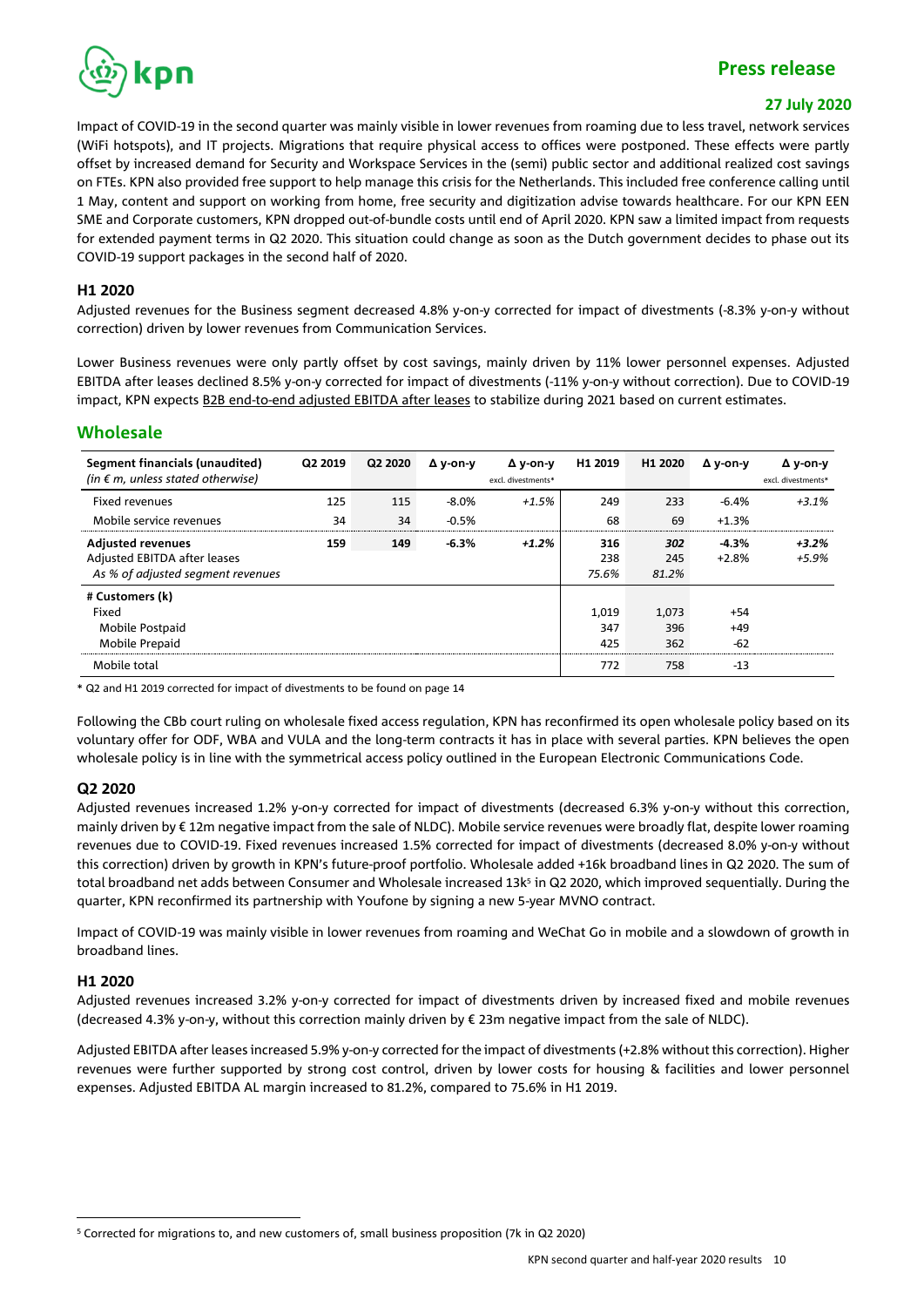

### **Network, Operations & IT**

| Segment financials (unaudited)<br>(in $\epsilon$ m, unless stated otherwise) | H <sub>1</sub> 2019 | H <sub>1</sub> 2020 | Δ v-on-v      |
|------------------------------------------------------------------------------|---------------------|---------------------|---------------|
| Adjusted operating expenses after leases                                     | 379                 | 344                 | $-9.3%$       |
| As % of adjusted Group revenues                                              | 13.9%               | 13.1%               |               |
| FttH households own roll-out (k)                                             | 2,384               | 2,599               | $+216$        |
| FttH households 3rd party access (k)                                         | 34                  | 57                  | $+23$         |
| FttH households total (k)                                                    | 2,418               | 2,656               | $+239$        |
| Mobile sites modernized (#)                                                  | n.a.                | 1,490               | n.a.          |
| Legacy lines to be migrated (k)                                              | $^{\sim}400$        | $^{\sim}80$         | $^{\sim}$ 320 |

Key strategic priority for the Network, Operations & IT segment is building the best converged smart infrastructure through accelerating the roll-out of fiber, fully modernizing the mobile network, and moving to all-IP. In addition, KPN will enable innovative technologies and accelerate the simplification of its operating model in the coming years.

### **Q2 2020**

In the quarter, KPN showed a strong ramp-up in its fiber roll out by adding organically 70k households to its base (>20% increase vs. Q1 2020). KPN is currently starting its fiber roll-out in the 3 largest cities of the Netherlands: Amsterdam, Rotterdam and The Hague. In July, KPN successfully tested symmetrical up and download speeds exceeding 8Gbps in a residential area. During the quarter, KPN acquired ~6,500 homes passed. This was a good opportunity to enlarge our fiber footprint at value creating terms. The fiber roll-out was not materially impacted by COVID-19 measures as no total lockdown was imposed in the Netherlands. KPN is working with its main contractors to protect the 3,000 jobs involved in our fiber roll-out and maintain the expertise around network build-out in the Netherlands. Due to changing dynamics in the Dutch construction market, KPN is contracting long-term construction capacity to safeguard our roll out plans.

While the speed of the mobile network modernization was somewhat impacted by COVID-19, KPN upgraded approximately 560 sites with the latest mobile RAN equipment in the quarter, totaling ~1,490 modernized sites to date. This led to improved download speeds and an improvement of the energy efficiency of KPN's mobile network. The upgrade of fiber-to-the-site to 10Gbps is on track with 88% of sites now connected to fiber.

KPN made solid progress in the digital transformation program by shutting down 3 data centers and terminating ~50 applications, resulting is structural cost savings. As of end of the quarter, approximately 80k legacy lines are left to be migrated to IP-based infrastructure. Also, we are currently migrating customers to our new OSS, reducing the lead time of new broadband customers and strongly improving the customer journey.

### **H1 2020**

Adjusted operating expenses after leases declined 9.3% y-on-y, mainly driven by lower personnel expenses (-16% y-on-y) and IT/TI expenses (-6.4% y-on-y). This was mainly the result of network simplification, IT rationalization, and contract renegotiations with suppliers.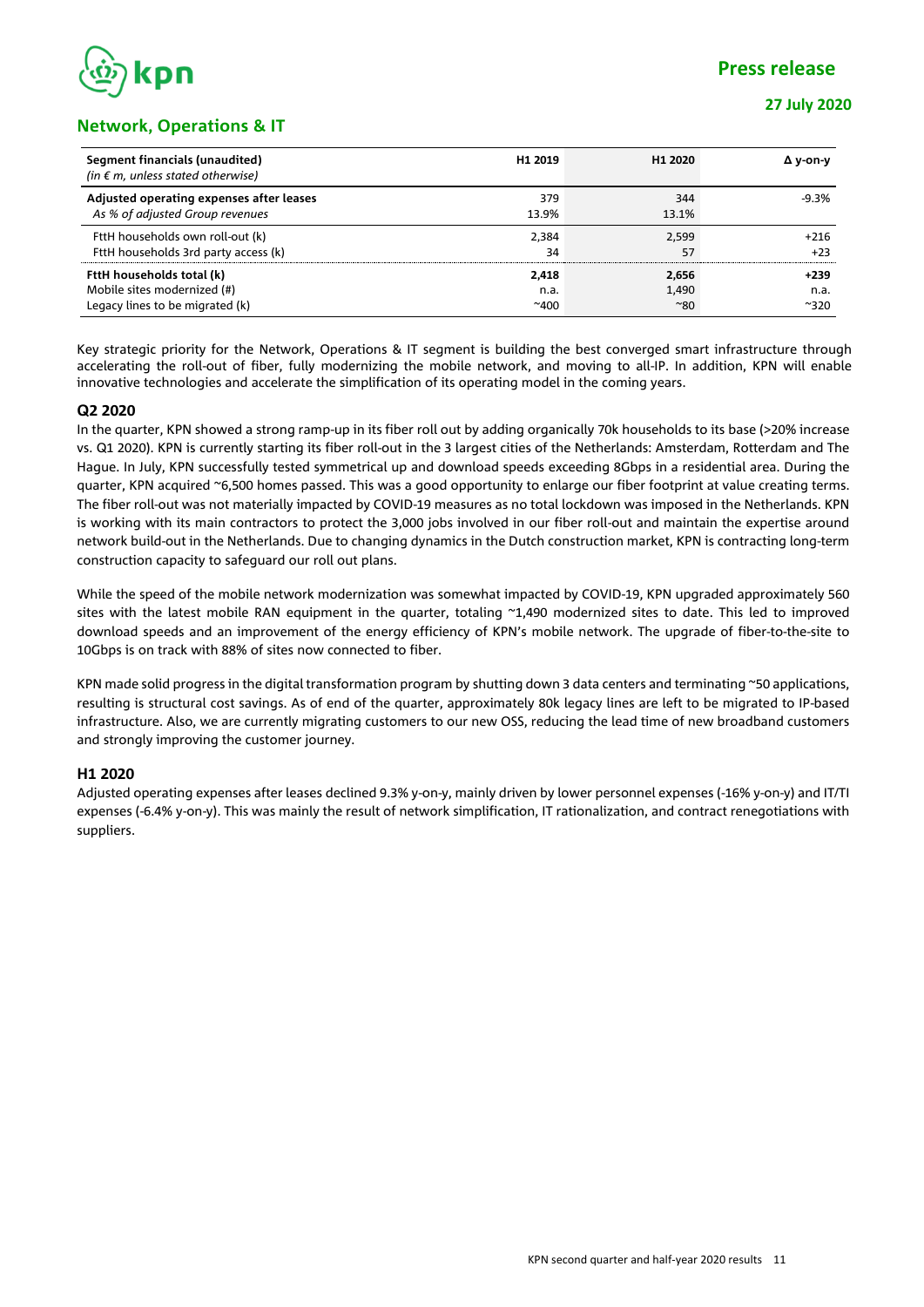

# **Analysis of adjusted results Q2 and H1 2020**

**27 July 2020**

| The following table shows the reconciliation between reported revenues and adjusted revenues: |  |  |  |  |  |  |
|-----------------------------------------------------------------------------------------------|--|--|--|--|--|--|
|-----------------------------------------------------------------------------------------------|--|--|--|--|--|--|

| Revenues (in $\epsilon$ m)        | Q2 2019        | Q2 2020      | $\Delta$ y-on-y | H1 2019 | H1 2020 | Δ y-on-y |
|-----------------------------------|----------------|--------------|-----------------|---------|---------|----------|
| Consumer                          | 722            | 706          | $-2.2%$         | 1,450   | 1,418   | $-2.2%$  |
| <b>Business</b>                   | 507            | 462          | $-8.8%$         | 1,013   | 941     | $-7.1%$  |
| Wholesale                         | 159            | 149          | $-6.3%$         | 316     | 302     | $-4.3%$  |
| Network, Operations & IT          | 1              | 1            | $-5.3%$         | 3       | 3       | $-7.3%$  |
| Other (incl. eliminations)        | $-30$          | $-15$        | -50%            | $-61$   | $-30$   | $-51%$   |
| <b>Total revenues</b>             | 1,359          | 1,304        | $-4.1%$         | 2,721   | 2,633   | $-3.2\%$ |
| <b>Revenues incidentals</b>       |                |              |                 |         |         |          |
| Consumer                          |                |              |                 |         |         |          |
| <b>Business</b>                   |                | 11           |                 |         | 11      |          |
| Wholesale                         |                |              |                 |         |         |          |
| Network, Operations & IT          |                |              |                 |         |         |          |
| Other (incl. eliminations)        |                |              |                 |         |         |          |
| <b>Total revenues incidentals</b> | $\blacksquare$ | 11           |                 |         | 11      |          |
| Consumer                          | 722            | 706          | $-2.2%$         | 1,450   | 1,418   | $-2.2%$  |
| <b>Business</b>                   | 507            | 451          | $-11%$          | 1,013   | 929     | $-8.3%$  |
| Wholesale                         | 159            | 149          | $-6.3%$         | 316     | 302     | $-4.3%$  |
| Network, Operations & IT          | $\mathbf{1}$   | $\mathbf{1}$ | $-5.3%$         | 3       | 3       | $-7.3%$  |
| Other (incl. eliminations)        | $-30$          | $-15$        | -50%            | $-61$   | $-30$   | $-51%$   |
| <b>Total adjusted revenues</b>    | 1,359          | 1,292        | -4.9%           | 2,721   | 2,622   | $-3.6\%$ |

The following table specifies the revenue incidental in more detail:

| Revenue incidentals (in $\epsilon$ m) | Seament         | Q2 2019 | Q2 2020 | H1 2019 | H <sub>1</sub> 2020 |
|---------------------------------------|-----------------|---------|---------|---------|---------------------|
| Book gain on sale of KPN Consulting   | <b>Business</b> |         | ᆠ       |         | <b>. .</b>          |
| Total revenue incidentals             |                 |         | 11      |         | 11                  |

The following table shows the reconciliation between reported EBITDA and adjusted EBITDA after leases:

| (in $\epsilon$ m)                   | Q2 2019                  | Q2 2020 | Δ y-on-y | H1 2019 | H1 2020 | Δ y-on-y |
|-------------------------------------|--------------------------|---------|----------|---------|---------|----------|
| <b>EBITDA</b>                       | 602                      | 627     | $+4.2%$  | 1,172   | 1,231   | $+5.1%$  |
| Incidentals                         | $\overline{\phantom{a}}$ | $-11$   |          |         | $-11$   |          |
| Restructuring                       | 34                       | 8       | $-77%$   | 70      | 18      | -75%     |
| Lease-related expenses              |                          |         |          |         |         |          |
| Depreciation right-of-use asset     | $-35$                    | -33     | $-5.9%$  | -70     | -66     | $-5.5%$  |
| Interest lease liabilities          | $-7$                     | $-5$    | $-24%$   | $-15$   | $-11$   | $-24%$   |
| <b>Adjusted EBITDA after leases</b> | 594                      | 585     | $-1.5%$  | 1,157   | 1,160   | $+0.3\%$ |

The following table specifies the EBITDA incidental in more detail:

| <b>EBITDA incidentals</b> (in $\epsilon$ m) | Category | Q2 2019 | Q2 2020 | H <sub>1</sub> 2019 | H <sub>1</sub> 2020 |
|---------------------------------------------|----------|---------|---------|---------------------|---------------------|
| Book gain on sale of KPN Consulting         | Revenues |         | ᆠ       |                     | 11                  |
| l Total EBITDA incidentals                  |          |         | 11      |                     | 11                  |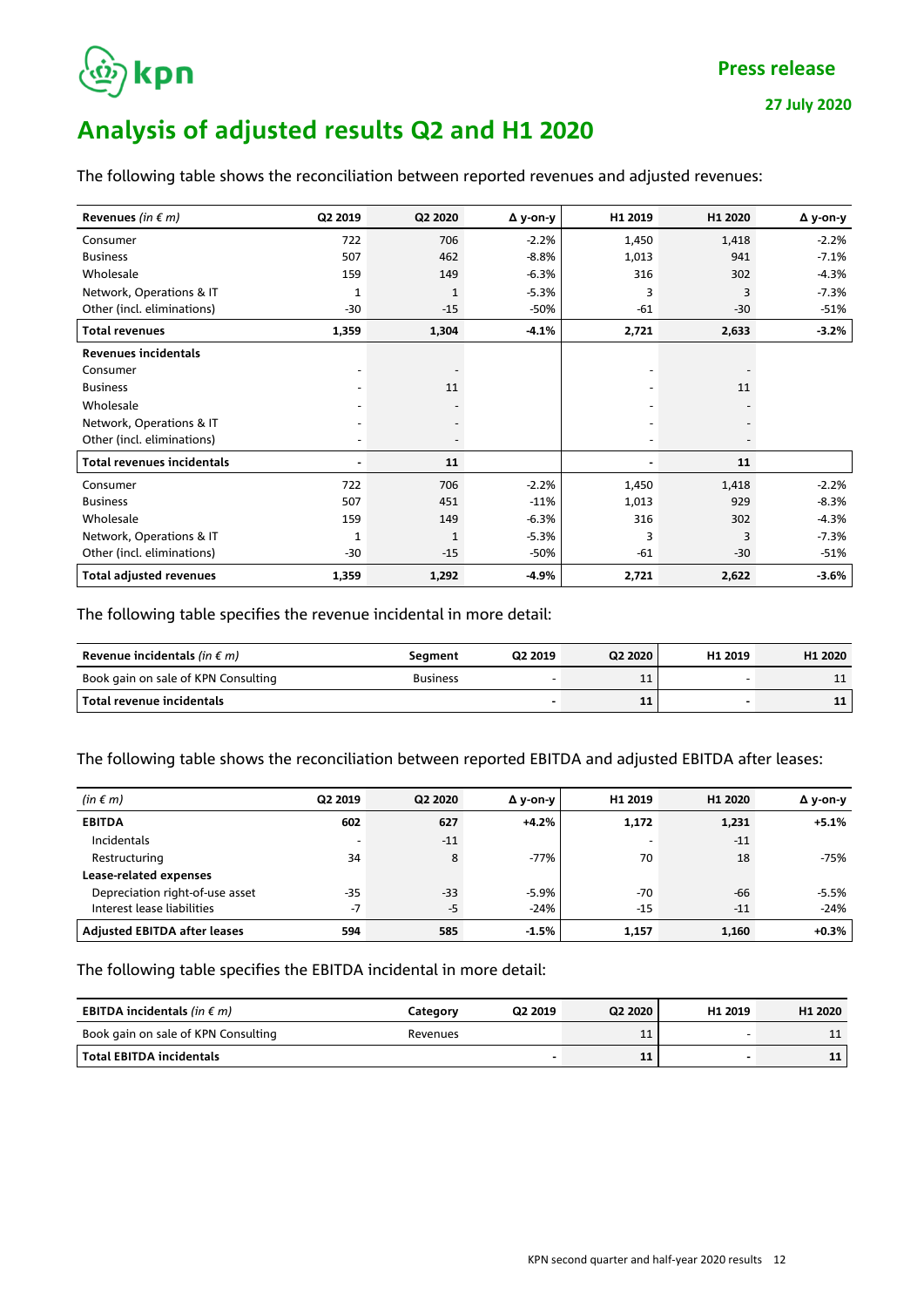

### **27 July 2020**

The following table shows the reconciliation between segment adjusted EBITDA after leases and Group Adjusted EBITDA after leases:

| Adjusted EBITDA after leases per segment (in $\epsilon$ m) | H1 2019 | H <sub>1</sub> 2020 | Δ y-on-y |
|------------------------------------------------------------|---------|---------------------|----------|
| Consumer                                                   | 937     | 940                 | +0.3%    |
| <b>Business</b>                                            | 497     | 440                 | $-11%$   |
| Wholesale                                                  | 238     | 245                 | $+2.8%$  |
| Network, Operations & IT                                   | $-376$  | $-341$              | $-9.3%$  |
| Other (incl. eliminations)                                 | $-140$  | $-124$              | $-11%$   |
| <b>Total adjusted EBITDA after leases</b>                  | 1,157   | 1,160               | $+0.3%$  |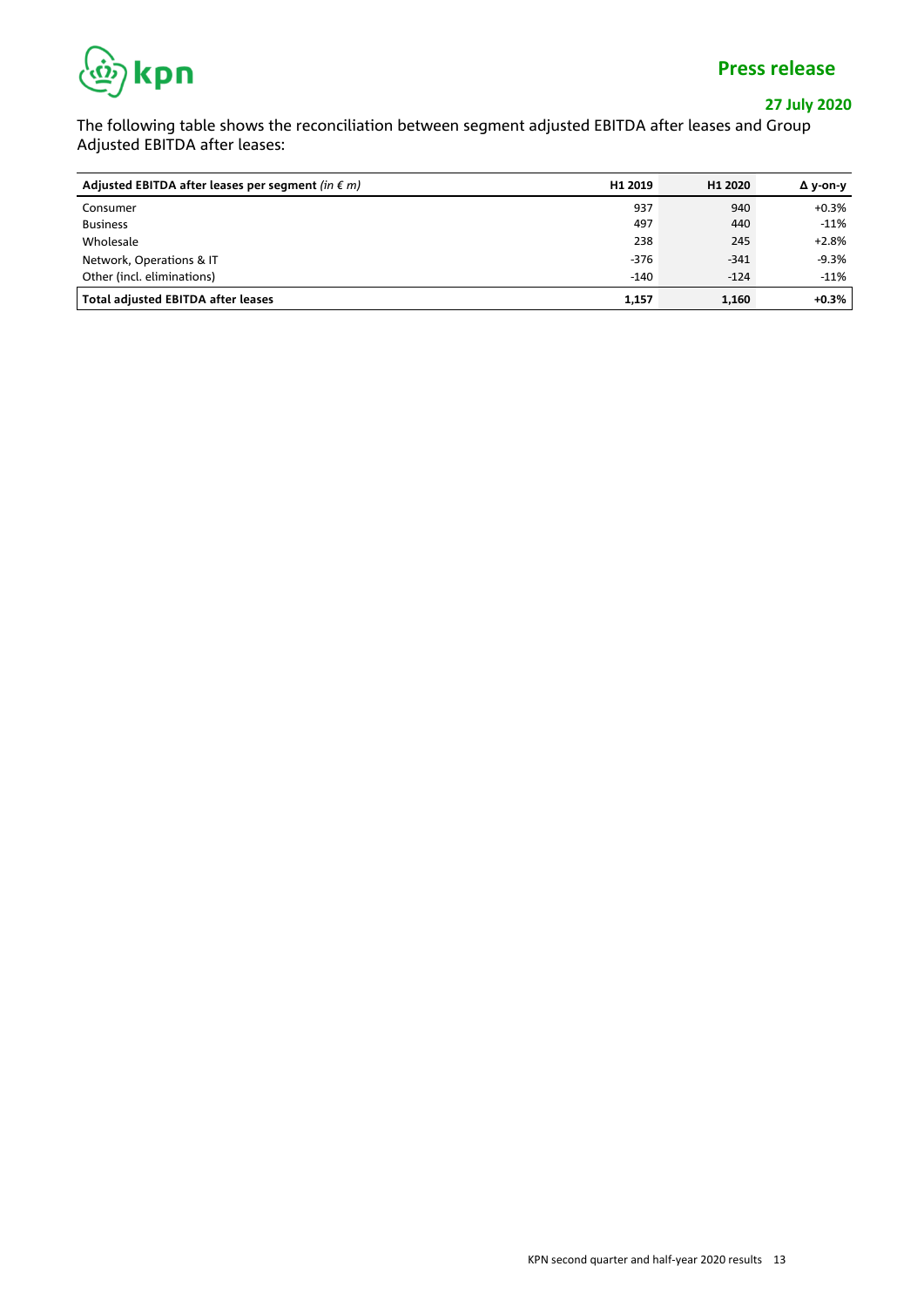

## **Q2 and H1 2019 corrected for impact of divestments**

The following table shows the estimated adjustments of Q2 2019 results for the combined impact of completed divestments of NLDC (3 months), International Network Services (3 months), Argeweb (3 months), and KPN Consulting (3 months) as if the actual transfer of shares (closing) had taken place 12 months earlier:

| <b>Group financials (unaudited)</b>        | Q2 2019 | Impact             | Q2 2019           | Q2 2020      | $\Delta$ y-on-y   |
|--------------------------------------------|---------|--------------------|-------------------|--------------|-------------------|
| (in $\epsilon$ m, unless stated otherwise) |         | <b>Divestments</b> | excl. divestments |              | excl. divestments |
| Consumer                                   | 722     |                    | 722               | 706          |                   |
| <b>Business</b>                            | 507     | $-29$              | 478               | 451          | $-5.7%$           |
| Wholesale                                  | 159     | $-12$              | 147               | 149          | $+1.2%$           |
| Network, Operations & IT                   | 1       |                    | 1                 | $\mathbf{1}$ |                   |
| Other (incl. eliminations)                 | -30     | 14                 | $-16$             | $-15$        | $-6.5%$           |
| <b>Adjusted revenues</b>                   | 1,359   | $-26$              | 1,333             | 1,292        | $-3.0\%$          |
| Service revenues                           | 1,274   | $-26$              | 1,248             | 1,206        | $-3.4%$           |
| Non-service revenues & other               | 85      |                    | 85                | 87           |                   |
| Cost of goods & services (direct opex)     | 302     | 3                  | 305               | 297          | $-2.6%$           |
| Personnel expenses                         | 252     | $-12$              | 241               | 220          | $-8.5%$           |
| IT/TI                                      | 91      | $-3$               | 88                | 83           | $-6.5%$           |
| Other operating expenses                   | 77      | $-3$               | 74                | 69           | $-7.8%$           |
| Lease-related expenses                     | 42      | $-3$               | 39                | 38           | $-2.5%$           |
| Incidentals                                |         |                    |                   |              |                   |
| Restructuring                              | 34      |                    | 34                | 8            |                   |
| Adjusted indirect opex after leases        | 463     | $-20$              | 443               | 410          | $-7.5%$           |
| <b>Adjusted EBITDA after leases</b>        | 594     | -9                 | 585               | 585          | $+0.1%$           |
| Operational free cash flow                 | 324     | -8                 | 317               | 291          | $-8.2%$           |
| Free cash flow (excl. TEFD dividend)       | 147     | 4                  | 151               | 177          | $+17%$            |

The following table shows the estimated adjustments of H1 2019 results for the combined impact of completed divestments of NLDC (6 months), International Network Services (6 months), Argeweb (6 months), and KPN Consulting (3 months) as if the actual transfer of shares (closing) had taken place 12 months earlier:

| Group financials (unaudited)               | H1 2019 | Impact                   | H1 2019           | H1 2020 | $\Delta$ v-on-v   |
|--------------------------------------------|---------|--------------------------|-------------------|---------|-------------------|
| (in $\epsilon$ m, unless stated otherwise) |         | <b>Divestments</b>       | excl. divestments |         | excl. divestments |
| Consumer                                   | 1,450   |                          | 1,450             | 1,418   |                   |
| <b>Business</b>                            | 1,013   | $-37$                    | 976               | 929     | $-4.8%$           |
| Wholesale                                  | 316     | $-23$                    | 293               | 302     | $+3.2%$           |
| Network, Operations & IT                   | 3       | $\overline{\phantom{a}}$ | 3                 | 3       |                   |
| Other (incl. eliminations)                 | $-61$   | 26                       | $-35$             | $-30$   | $-14%$            |
| <b>Adjusted revenues</b>                   | 2,721   | $-33$                    | 2,687             | 2,622   | $-2.4%$           |
| Service revenues                           | 2,539   | $-33$                    | 2,506             | 2,440   | $-2.6%$           |
| Non-service revenues & other               | 181     |                          | 181               | 182     |                   |
| Cost of goods & services (direct opex)     | 611     | 13                       | 624               | 612     | $-1.9%$           |
| Personnel expenses                         | 529     | $-14$                    | 515               | 466     | $-9.4%$           |
| IT/TI                                      | 184     | -6                       | 178               | 164     | $-7.9%$           |
| Other operating expenses                   | 154     | $-6$                     | 149               | 141     | $-4.9%$           |
| Lease-related expenses                     | 85      | -6                       | 79                | 77      | $-1.9%$           |
| Incidentals                                |         |                          |                   |         |                   |
| Restructuring                              | 70      |                          | 70                | 18      |                   |
| Adjusted indirect opex after leases        | 952     | $-32$                    | 920               | 849     | $-7.8%$           |
| <b>Adjusted EBITDA after leases</b>        | 1,157   | $-15$                    | 1,142             | 1,160   | $+1.6%$           |
| Operational free cash flow                 | 626     | $-12$                    | 614               | 588     | $-4.3%$           |
| Free cash flow (excl. TEFD dividend)       | 216     |                          | 216               | 257     | $+19%$            |